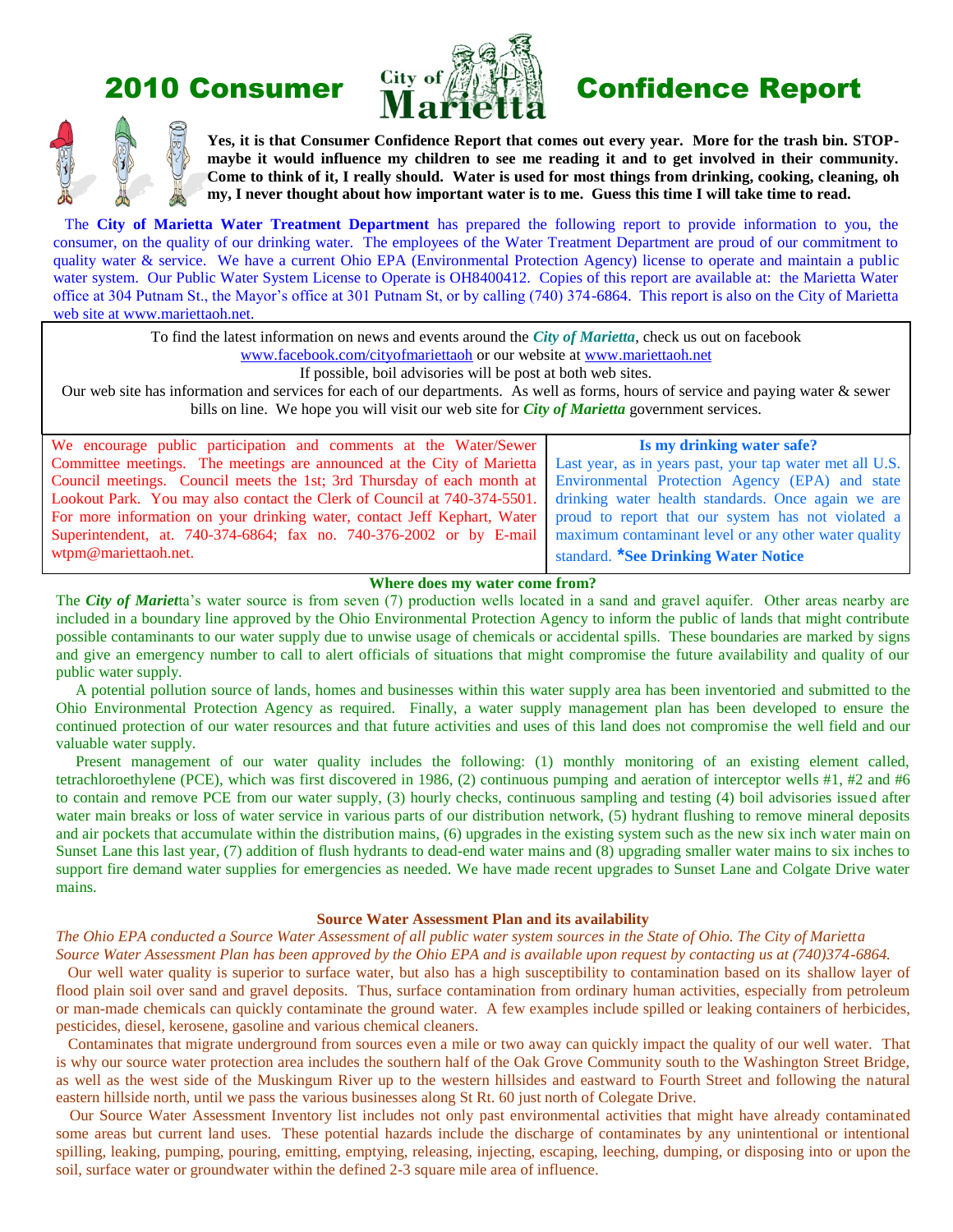#### **Do I need to take special precautions?**

Some people may be more vulnerable to contaminants in drinking water than the general population. Immuno-compromised persons such as persons with cancer undergoing chemotherapy, persons who have undergone organ transplants, people with HIV/AIDS or other immune system disorders, some elderly, and infants can be particularly at risk from infections. These people should seek advice about drinking water from their health care providers. EPA/Centers for Disease Control (CDC) guidelines on appropriate means to lessen the risk of infection by Cryptosporidium and other microbial contaminants are available from the Safe Water Drinking Hotline (800-426-4791).

#### **Why are there contaminants in my drinking water?**

Drinking water, including bottled water, may reasonably be expected to contain at least small amounts of some contaminants. The presence of contaminants does not necessarily indicate the water poses a health risk. More information about contaminants and potential health effects can be obtained by calling the Environmental Protection Agency's (EPA) Safe Drinking Water Hotline (800-426-4791). The sources of drinking water (both tap water and bottled water) include rivers, lakes, streams, ponds, reservoirs, springs, and wells. As water travels over the surface of the land or through the ground, it dissolves naturally occurring minerals and, in some cases, radioactive material, and can pick up substances resulting from the presence of animals or from human activity. Microbial contaminants, such as viruses and bacteria that may come from sewage treatment plants, septic systems, agricultural livestock operations, and wildlife. Inorganic contaminants, such as salts and metals, which can be naturally occurring or result from urban storm water runoff, industrial, or domestic wastewater discharges, oil and gas production, mining, or farming. Pesticides and herbicides, which may come from a variety of sources such as agriculture, urban storm water runoff, and residential uses. Organic Chemical Contaminants, including synthetic and volatile organic chemicals, which are by-products of industrial processes and petroleum production, and can also, come from gas stations, urban storm water runoff, and septic systems. Radioactive contaminants, which can be naturally occurring or be the result of oil and gas production and mining activities. In order to ensure that tap water is safe to drink, EPA prescribes regulations that limit the amount of certain contaminants in water provided by public water systems. Food and Drug Administration (FDA) regulations establish limits for contaminants in bottled water which must provide the same protection for public health.

# **NOTICE TO ALL CUSTOMERS OF MARIETTA CITY WATER & WASTEWATER**

This notice is mailed to our customers in accordance with provisions of Ohio Revised Code Section 4933.19.

TAMPERING WITH WATER METERS OR WATER SERVICE EQUIPMENT AND THE THEFT OF WATER ARE CRIMINAL ACTIVITIES AND MAY RESULT IN PENALTIES TO OFFENDERS. A PERSON FOUND BENEFITING FROM TAMPERING OR AN UNAUTHORIZED SERVICE CONNECTION IS PRESUMED TO HAVE COMMITTED THE VIOLATION AND WILL BE PROSECUTED.

 It is a crime to tamper with or by-pass a water meter, conduit or attachment of a utility. It is also a crime to reconnect a water meter, conduit or attachment of a utility that has been disconnected by the utility.

 It is a crime to knowingly consume any water, which has not been correctly registered because a meter, conduit or attachment of a utility has been tampered with, or by-passed, or knowingly use service that has been disconnected by a utility and reconnected without the utility's consent.

 A felony or misdemeanor conviction for a theft offense can result from a violation of these laws. The person so convicted is subject to the imposition of criminal sanctions including imprisonment and payment of fines and will also be required to make restitution for the costs of repairs, replacement of the meters, conduits or attachments damaged and for the value of the illegally consumed water.





# The City Meter Department must read, inspect and service its meters bi-monthly to make sure they're operating properly. Only City of Marietta Water Department employees can connect or disconnect the meter, or change its location. Whether the meter is inside or outside your home, please clear a three-foot area around it; making sure it is accessible and visible.

#### **Servicing a blocked meter is difficult and can be a safety hazard in an emergency.**

#### **Backflow Prevention Requirements**

The backflow prevention devices are required to be tested annually to make sure the devices are in proper working condition. It is the c*ustomers/property owner's* responsibility to install (as per City of Marietta specifications) and have backflow devices tested by a qualified tester; backflow prevention devices will also be required on residential service connections. The type of device required will depend on the degree of hazard your service connection exposes our water system to. Our required Testing and Maintance Forms maybe obtained on the City of Marietta website at [www.mariettaoh.net](http://www.mariettaoh.net/). Please contact the Backflow Dept. at (740) 374-6864 if you have any questions.

# **Removing or relocating an existing backflow device without the approval of the City of Marietta Backflow Department**

# **will result in the loss of your water services.**

#### **Hydrant Flushing-The Importance of Flushing Water Lines**

 Residents who notice crews working at fire hydrants and see water running into the street may think that we are ignoring our own philosophy on conserving water. The process of periodically "flushing" fire hydrants, however, is an important preventive maintenance activity. Although it may appear to waste water, this process is part of a routine maintenance program necessary to maintain the integrity of the water system and to continue to deliver the highest quality water possible to our customers.

Flushing the water system on a routine basis removes sediment from lines and keeps the entire distribution system refreshed.

 As a result of the flushing procedure, residents in the immediate vicinity of the work may experience temporary discoloration of their water. This discoloration consists primarily of harmless silt and precipitates and does not affect the safety of the water. If you experience discoloration in your water after crews have been flushing in your neighborhood, clear the pipes in your own home by running all cold water faucets for 15 (fifteen) minutes.

 This same philosophy of water line preventive maintenance is one that you should use in your own home. Your home's water heater should be drained and flushed at least once a year to keep it working efficiently and to protect the quality of water inside your home. Also, if you go out of town and there is no water use in your home for a week or more, when you return it's always a good idea to run all your faucets for a minute or so before using the water. This ensures that you don't use any stagnant water that may have developed in your home's pipes while you were away.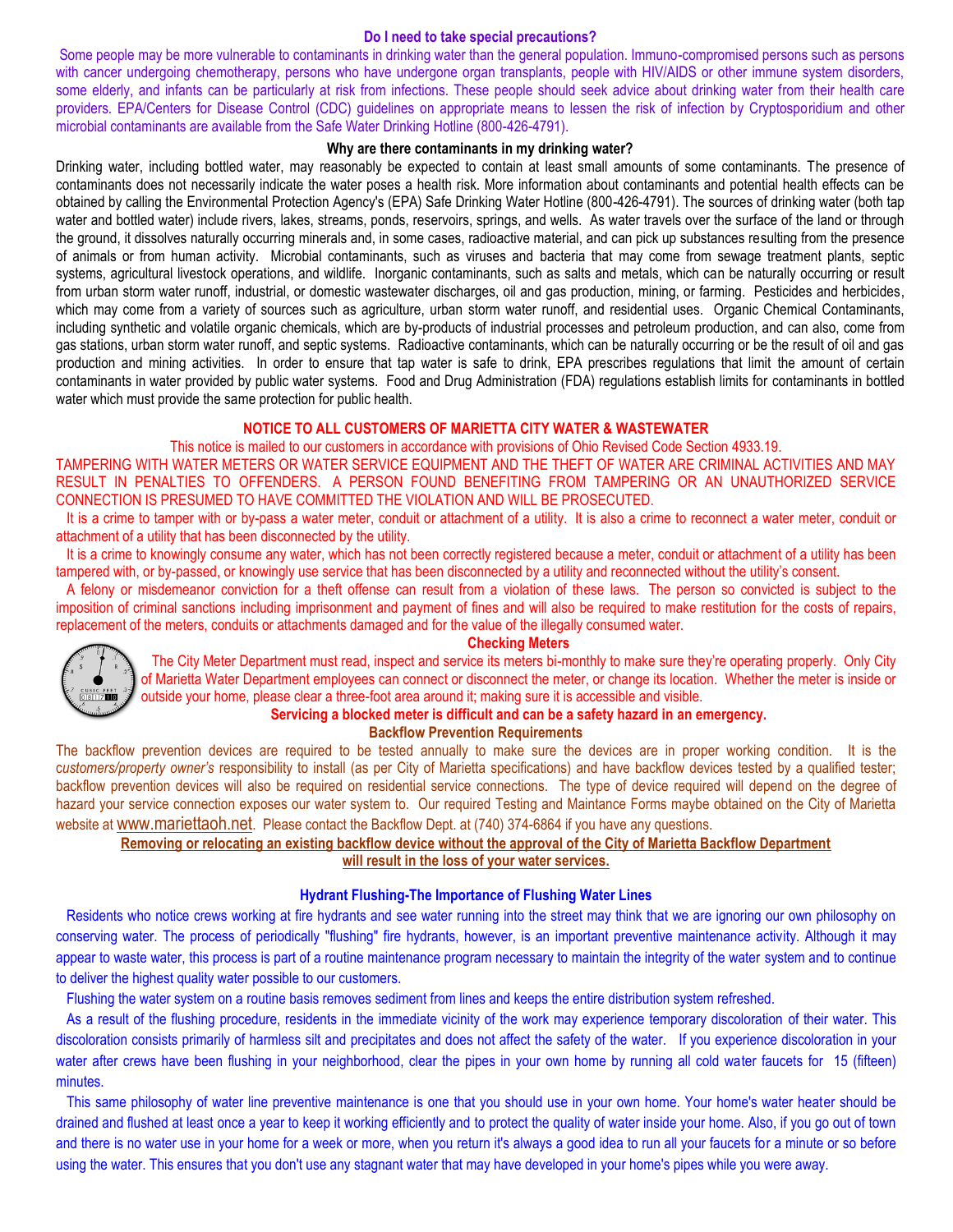# **DRINKING WATER NOTICE**

#### Monitoring requirements not met for Marietta City PWS

We are required to monitor your drinking water for specific contaminants on a regular basis. Results of regular monitoring are an indicator of whether or not our drinking water meets health standards. During the 2010 Annual time period we did not monitor for the following contaminants and therefore cannot be sure of the quality of our drinking water during that time: TOTAL TRIHALOMETHANES (TTHM), HALOACETIC ACIDS, FIVE (HAA5).

### What Should I do?

This notice is to inform you that Marietta City PWS did not monitor and report results for the presence of the contaminants listed above in the public drinking water system during the 2010 Annual time period, as required by the Ohio Environmental Protection Agency. You do not need to take any actions in response to this notice.

## What Is Being Done?

Upon being notified of this violation, the water supply was required to have the drinking water analyzed for the above mentioned parameters. The water supplier will take steps to ensure that adequate monitoring will be performed in the future.

Additional information may be obtained by contacting Marietta City PWS at: Contact Person: Jeff Kephart Phone Number: 740-374-6864 Mailing Address:  $2000 \, 4^{th}$  St., PO Box 774, Marietta, OH 45750

# **Tips for Saving Water**

|                                            | Gallons per month |
|--------------------------------------------|-------------------|
| 1. a slow steady drip (100 drops a minute) | 350               |
| 2. a fast drip                             | 600               |
| 3. a small stream                          | 2,000-2,700       |
| 4. a large stream                          | 4,600             |

- 1. Keep your showers down to five minutes or less. This will save 75 gallons of water a week per person.
- 2. Repair all leak faucets, fixtures, and pipes both inside and outside of your home. Saves you 150 gallons of water per week, per leak.
- 3. Don't let the water run while brushing your teeth. This will save you 35 gallons of water a week per person.
- 4. Flush the toilet only when necessary. Never use the toilet as a wastebasket. This will save you 150 gallons of water per week.
- 5. Run the dishwasher only when you have a full load. This will save you 30 gallons of water a week.
- 6. When doing laundry, never wash less than a full load. This will save you 100 gallons of water per week.
- 7. Keep a container of water in the refrigerator instead of running the faucet to get a cold drink. This will save you 2 to 5 gallons of water a week.



# **Did you know that we have 87 miles of water mains?**

 **That is 459, 360 feet of just water mains.** 

 **This does not include service lines!**





PLEASE USE EXTREME CAUTION

Commitment to Quality Water & Service